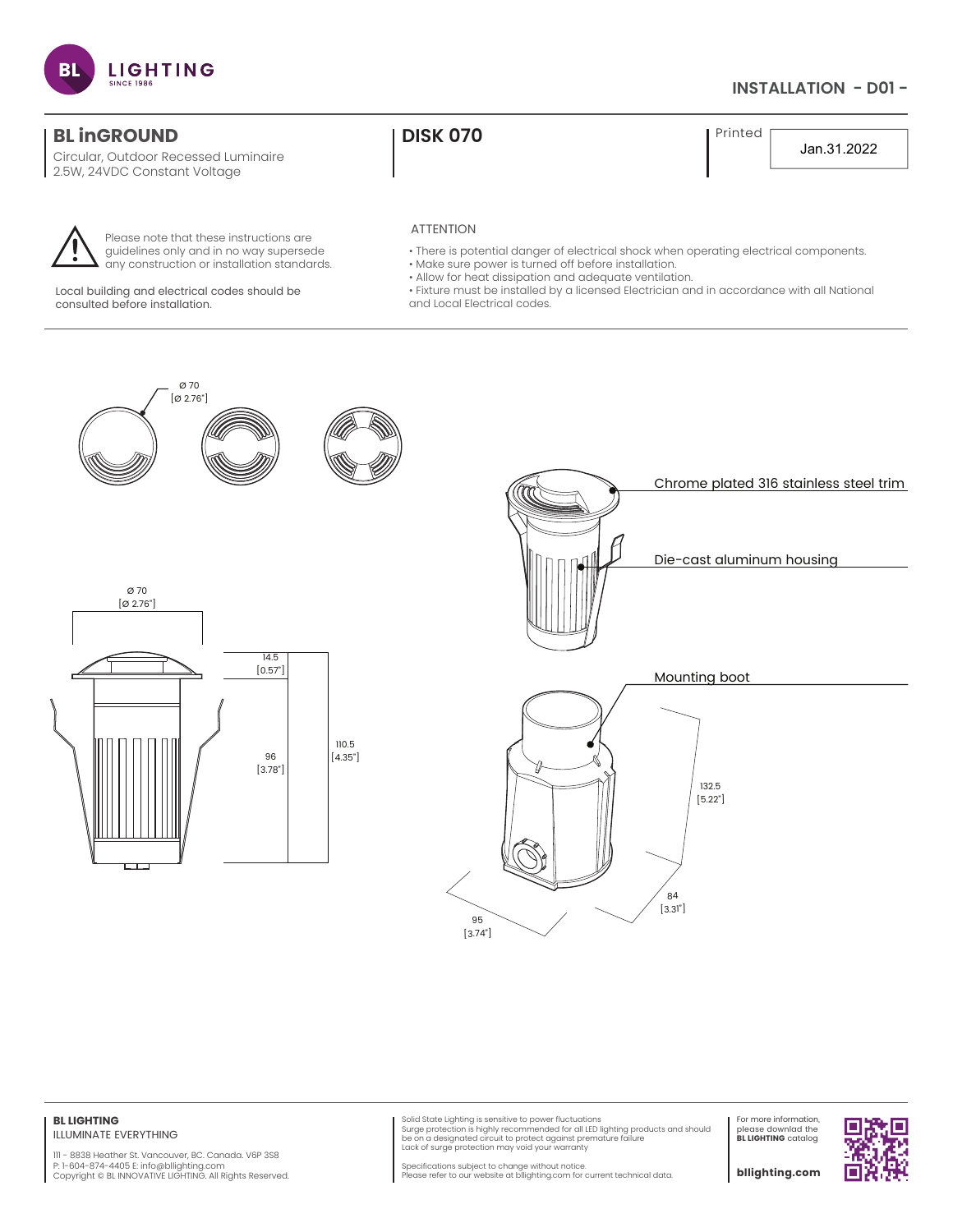

### **INSTALLATION - D02 -**

| <b>BL inGROUND</b>                   | <b>I DISK 070</b> | I Printed |             |
|--------------------------------------|-------------------|-----------|-------------|
| Circular, Outdoor Recessed Luminaire |                   |           | Jan.31.2022 |
| 2.5W, 24VDC Constant Voltage         |                   |           |             |

# **Power Supply/Driver Requirements**

BL inGROUND DISK 070 operates on 24VDC; please check the voltage rating before starting. It is imperative that a regulated DC power supply is used and Class 2 is highly recommended. Refer to tables in the technical data pages for the power draw requirements. Surge protection is recommended for all applications in order to protect against premature failure. Consult the electrical code for details on mounting and installing power supplies/drivers. Please remember that 24V LED In-Ground light is a low voltage product and consult the appropriate section of the electrical code when selecting wire.

# **Connection Diagrams**

Note:

•Wiring colours may vary with each product. Follow label instructions on the LED drivers

•Higher wattage LED drivers may have a third ground wire



111 - 8838 Heather St. Vancouver, BC. Canada. V6P 3S8 P: 1-604-874-4405 E: info@bllighting.com Copyright © BL INNOVATIVE LIGHTING. All Rights Reserved.

Solid State Lighting is sensitive to power fluctuations<br>Surge protection is highly recommended for all LED lighting products and should<br>be on a designated circuit to protect against premature failure Lack of surge protection may void your warranty

For more information, please downlad the **BL LIGHTING** catalog

П

Specifications subject to change without notice. Please refer to our website at bllighting.com for current technical data.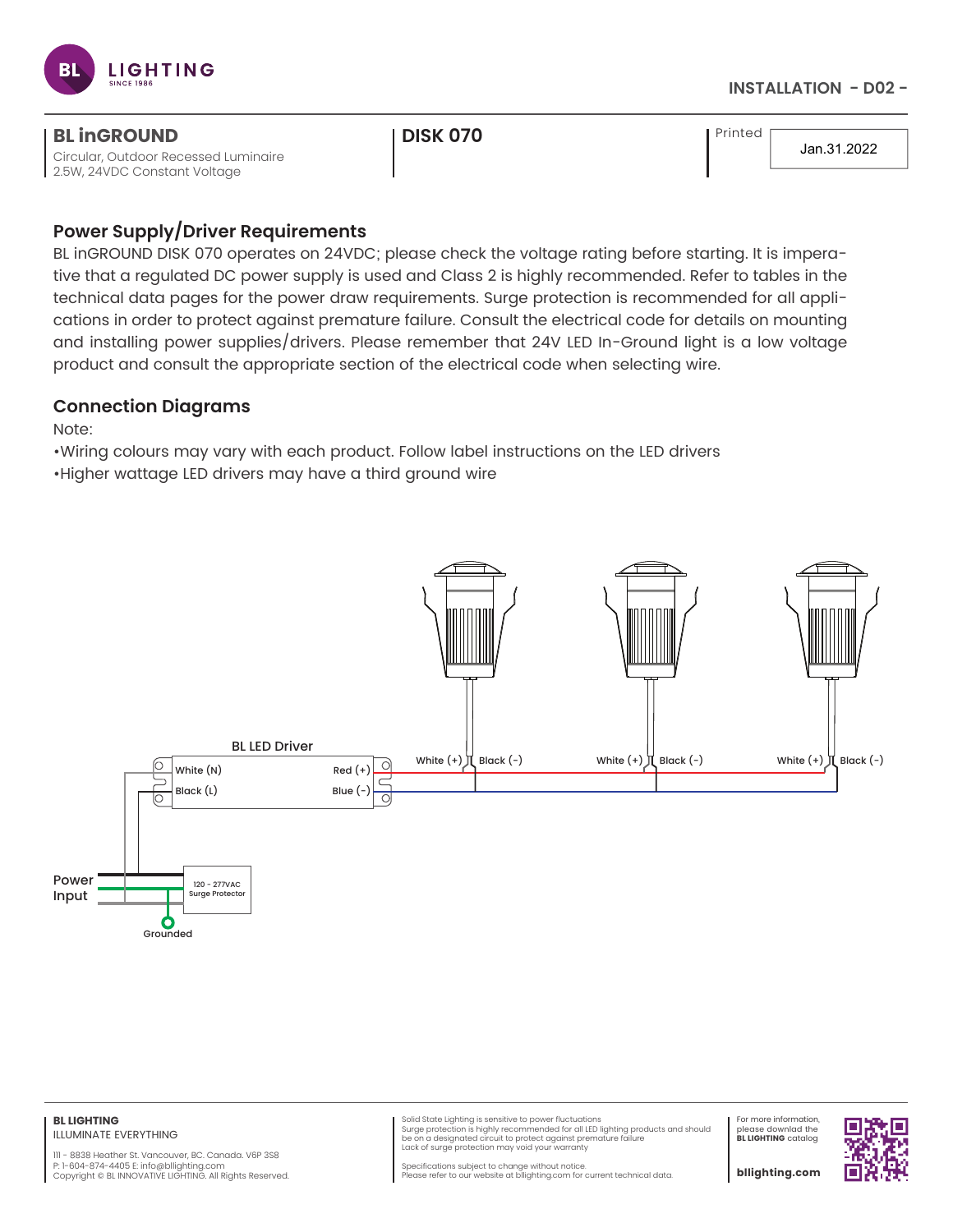

#### Circular, Outdoor Recessed Luminaire **BL inGROUND CONSUMING THE RESERVE OF A LIGAN CONSUMING THE RESERVE OF A LIGAN CONSUMING THE PRINTED OF A LIGAN CONSUMING THE <b>Printed**

2.5W, 24VDC Constant Voltage

Jan.31.2022

BL inGROUND DISK 070 is rated IP67 when installed in accordance with code and manufacturer instructions. All connections must be sealed to eliminate moisture seeping into the system.

The main housing base is powder coated aluminum, with a stainless steel chrome plated trim. Do not install near sea water, areas of high salt content, or high acidity.

Prepare soil, install mounting boot, install conduits, cables and install junction box.

1) Position mounting boot in location, ensuring mounting boot trim is level with surface, securing with stake if pouring concrete, and keep mounting boot clean and free of debris

- 2) Run conduit behind the boot and expand the conduit with an adapter
- 3) Pull the wiring through the conduit
- 4) Set the boot with solvent glue around the lipped circumference
- 5) Cut conduit even with the height of the substrate

6) Connect the lead wire – match colour as shown in the diagram and protect the end of the lead wire from water ingress (wire protection by others)

7) Slip the In-Ground light into the boot, using silicone around the under lip of the fixture to ensure a water tight fit

8) Tighten sleeve and light fixture with the provided surface screws.

Solid State Lighting is sensitive to power fluctuations<br>Surge protection is highly recommended for all LED lighting products and should<br>be on a designated circuit to protect against premature failure Lack of surge protection may void your warranty

For more information, please downlad the **BL LIGHTING** catalog



Specifications subject to change without notice. Please refer to our website at bllighting.com for current technical data.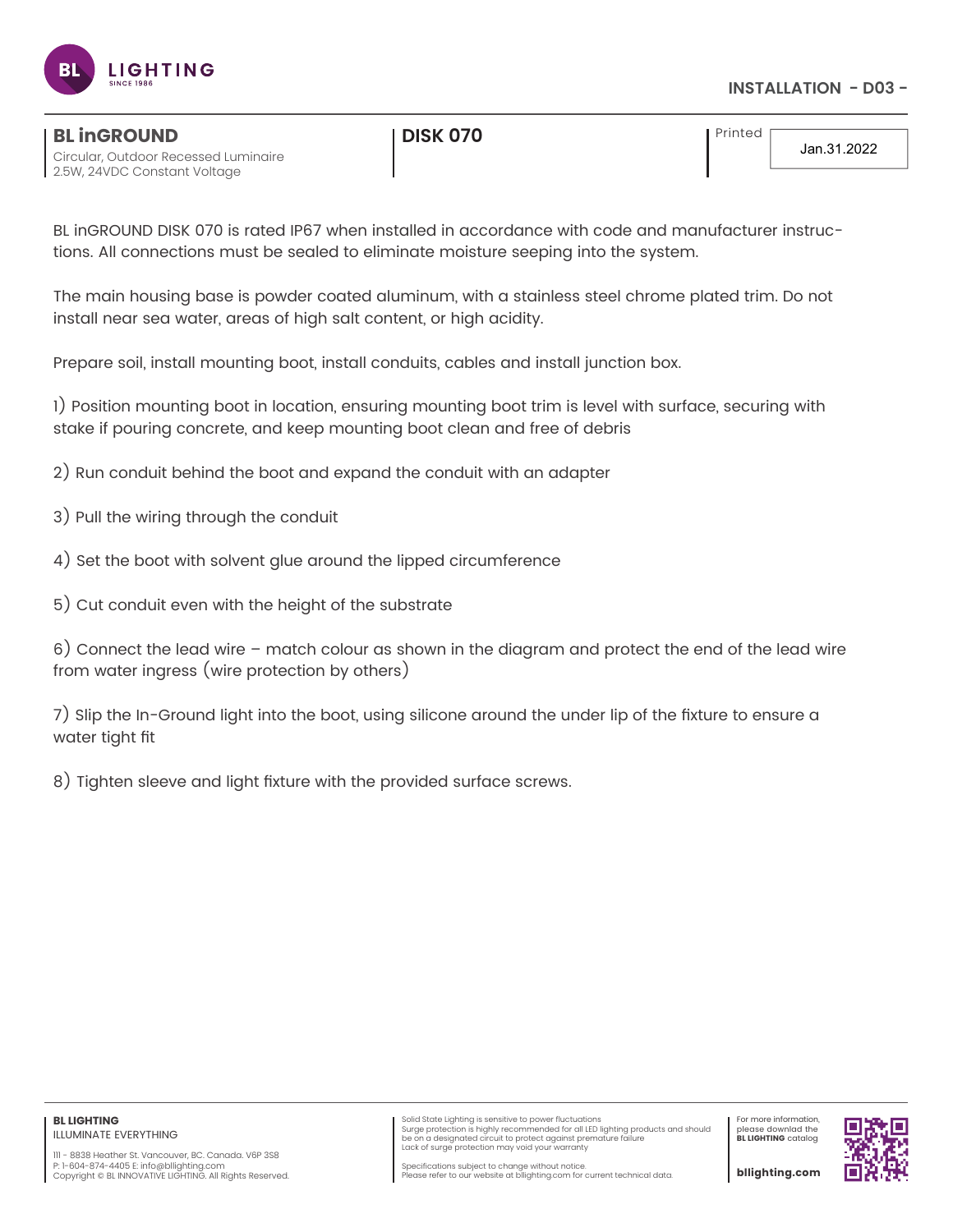

## **INSTALLATION - D04 -**



Prepare the ground, providing proper support for the mounting boot and install an adequate drainage system according to the application. Pipes may be installed in soft or hard ground to provide adequate drainage. For soft ground installations, drainage material such as pea gravel must be installed to a minimum depth of 12" (30cm). Minimum drainage rate 0.2Gal/min (0.75L/min) Luminaire should be installed only once adequate drainage is confirmed and mounting boot is dry and clean of debris.

#### **BL LIGHTING** ILLUMINATE EVERYTHING

111 - 8838 Heather St. Vancouver, BC. Canada. V6P 3S8 P: 1-604-874-4405 E: info@bllighting.com Copyright © BL INNOVATIVE LIGHTING. All Rights Reserved.

Solid State Lighting is sensitive to power fluctuations<br>Surge protection is highly recommended for all LED lighting products and should<br>be on a designated circuit to protect against premature failure Lack of surge protection may void your warranty

For more information, please downlad the **BL LIGHTING** catalog



Specifications subject to change without notice. Please refer to our website at bllighting.com for current technical data.